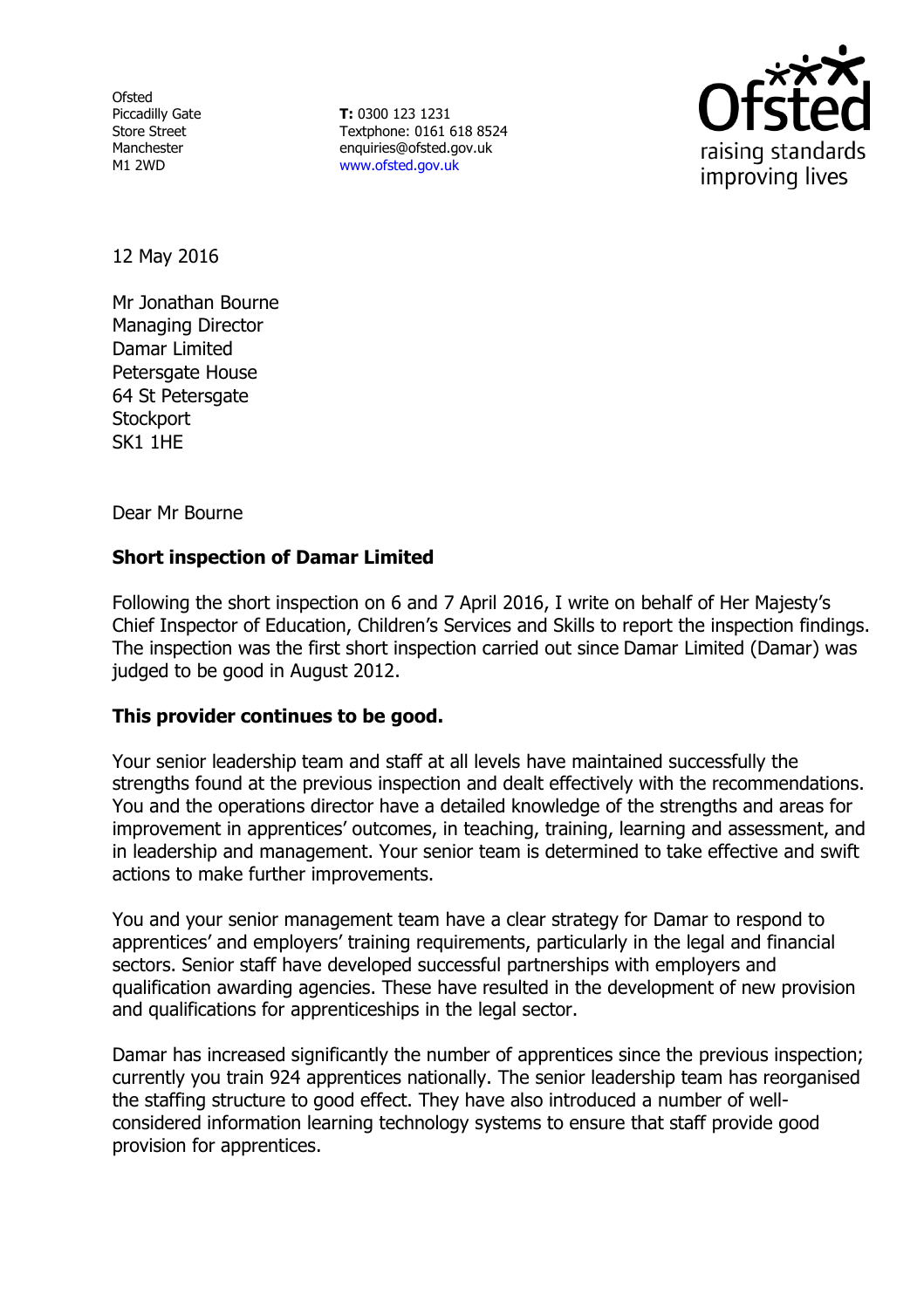

The high-quality teaching, training and assessment has resulted in current apprentices making good progress from their starting points. Since the previous inspection, the vast majority of apprentices have gained their qualifications within the planned time.

# **Safeguarding is effective.**

You and your staff have ensured that the arrangements to keep apprentices safe are up to date and fit for purpose. The designated safeguarding officer is well informed and has developed very effective policies and procedures to support apprentices who are at risk of harm.

Staff take very effective and prompt actions when risks to apprentices are identified or reported, including, for example, the exceptional support provided around a potential forced marriage. Staff maintain a clear record of safeguarding incidents and the responses made to them. Partnership working with external agencies that support vulnerable young adults is particularly effective.

Well-informed safeguarding policies and procedures regarding the risks of extremism and radicalisation resulted in the designated safeguarding officer taking appropriate action when alerted to the potential exposure of your apprentices to extremism. Trainers have received training on safe practices and how to inform apprentices about these risks. However, some trainers are not confident enough to develop and monitor apprentices' understanding of extremism, radicalisation and online grooming.

## **Inspection findings**

- You and the operations director have a clear understanding of the provision's strengths and areas for improvement. The improvement action plan is detailed and robust. Since the previous inspection, you have maintained a good track record of planning and implementing successful improvements. Managers' intervention to improve the quality of one of the subcontractors' provision has been successful.
- As you have recognised, the system for monitoring the quality of off-the-job training requires improvement. The observers of training lessons do not evaluate the impact of teaching on the development of apprentices' knowledge well enough. A number of managers do not consistently identify strengths and weaknesses accurately. As a result, the action plans resulting from these observations do not lead to further improvements in teaching practices.
- $\blacksquare$  Since the previous inspection, you and the operations director have been particularly successful in shaping the provision to reflect apprentices' career aspirations and the changes in legal employers' practices. Your staff have contributed significantly to the development of apprenticeship qualifications in legal services, in legal advice and criminal prosecution and in legal administration. You have responded well to the needs of apprentices aged 16 to 18 and have significantly increased their recruitment.
- The senior management team has implemented effective management and learning systems, such as an electronic portfolio system and a virtual learning environment that have contributed to the apprentices' good progress. Staff at all levels use these systems well to support apprentices at risk of slow progress.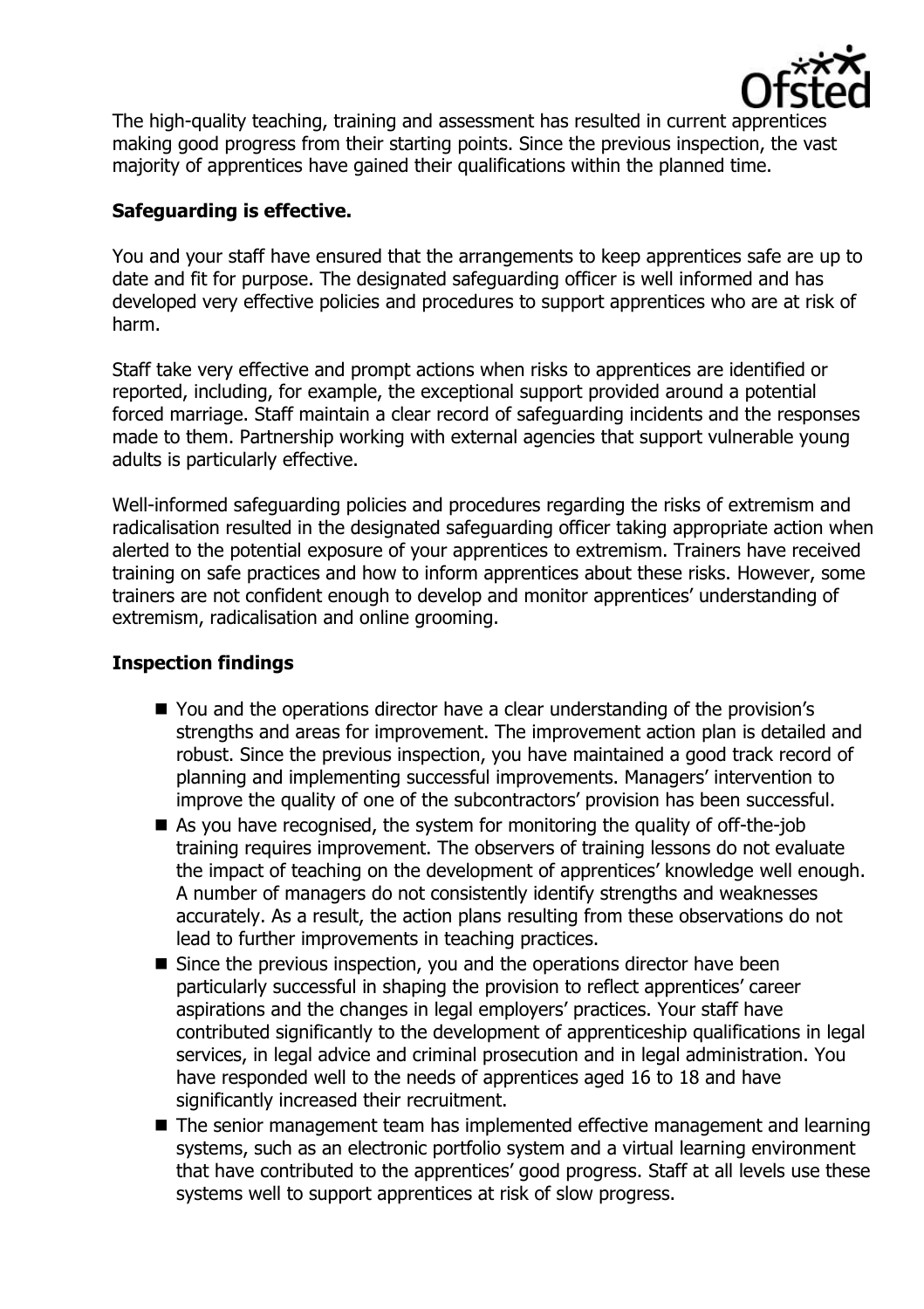

- Trainers work very flexibly with apprentices and employers. They arrange visits at times most suitable to the apprentices' work patterns and workloads. Trainers adapt their training material to ensure that the training is very relevant to apprentices' current and future job roles and to employers' needs.
- Trainers review regularly the progress that apprentices make towards the completion of their frameworks. However, most trainers do not encourage apprentices to develop a deeper understanding of the topic areas other than those the qualifications require; as a result, not all apprentices achieve to their full potential.
- $\blacksquare$  Most apprentices who start with lower qualifications in English and mathematics than required by their apprenticeship framework gain the appropriate qualification in English and mathematics. However, trainers do not encourage apprentices to gain qualifications in English and mathematics beyond the level that the frameworks demand. Trainers do not consistently extend apprentices' skills in the use of English and mathematics.
- Trainers use their occupational expertise well to coach apprentices in the workplace; for example, in accountancy and legal settings. They support and encourage apprentices to become more confident in taking more complex tasks or job roles.
- Trainers develop and share with apprentices clear and detailed assessment plans. They ensure that apprentices have well-organised assessments in the workplace. Trainers have productive relationships with apprentices' line managers and supervisors and provide them with frequent feedback on the progress of their apprentices.
- Since the previous inspection, the proportion of apprentices who have gained their qualifications has been consistently high. The large majority of apprentices have completed within the planned time. After the completion of their qualifications, most apprentices gain relevant employment. Apprentices in different geographical regions broadly achieve equally well. Apprentices studying for different frameworks, achieve well.
- $\blacksquare$  In response to the previous inspection, managers have taken a number of actions to improve apprentices' understanding of fair treatment and respecting differences. Trainers set most apprentices tasks to encourage them to gain a good understanding of these matters; for example, an apprentice used a survey of 1,500 workers in the UK to analyse the proportion of employees who had experienced different forms of discrimination. Trainers and managers challenge robustly the apprentices who fail to respect differences. Trainers have received training on how to promote to apprentices democracy, individual liberty, the rule of law, mutual respect and tolerance of those with different faiths and beliefs. However, as the self-assessment report identifies, they do not promote these values to apprentices well enough.